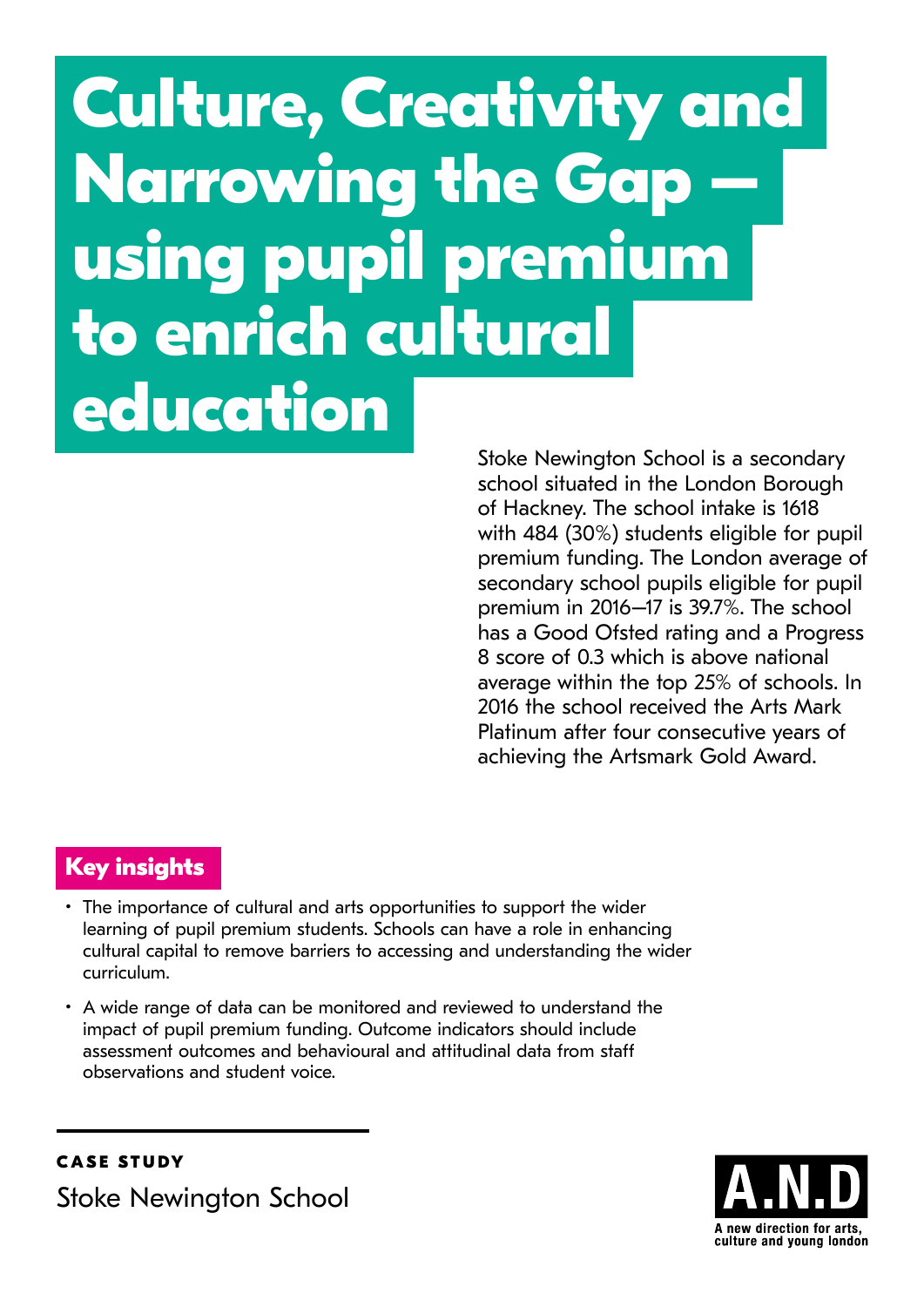#### **How does the school aim to support disadvantaged pupils?**

The school's pupil premium strategy sets out an aim to ensure excellent progress and development for all students. The school understands that there is an imbalance in access to resources for students who are from disadvantaged lower income backgrounds. The aim of its use of pupil premium is to reduce the gap in access to opportunities so that disadvantaged students achieve at the same progress as other students nationally.

An overarching strategy and budget is devised and agreed by the Headteacher, Deputy Headteacher, senior leadership team (SLT) and governors. The strategy has been developed by looking at the specific needs of students, reviewing attainment progress data and aligning with the areas the school wants to focus on in their school improvement plan. The school also looks at research via the Education Endowment Trust and Sutton Trust to assess which intervention strategies have the biggest impact on narrowing the gap between pupil premium and non-pupil premium students.

"I make sure I look to the Sutton Trust and Educational Endowment Fund to see different strategies they recommend. To make sure we are covering the best and highest impacts strategies to implement. I do that in collaboration with other departments". **Deputy Headteacher, Stoke Newington** 

**School**

20% of pupil premium funding is spent on specific individual support including: English and Maths interventions to support literacy and numeracy needs; access to resources and equipment: improved cultural capital development and aspirational activities; additional tutoring for non-core subjects; and staff allocated to supporting students in homework club. The remaining 80% is spent on ensuring smaller class sizes and the recruitment of additional teachers.

Teachers can bid for a proportion of the funding for individual support if they propose an activity that is in line with the aims of the strategy. Proposals must set out which selected pupil premium students will benefit and the intended outcomes/benefits. Bids are made at the end of each summer term and approved by the Deputy Headteacher who is the overall budget holder of pupil premium.

### **How is narrowing the gap strategy aligned with providing access to arts and cultural opportunities for disadvantaged students?**

Stoke Newington school has a longstanding ethos of providing an inclusive and creative learning environment. More recently the school have focused on enhancing student cultural capital within the school. The development of a cultural capital programme has been led by the Assistant Headteacher. He observed differences in access to cultural opportunities which were impacting on understanding of the curriculum and contributing to the gap in learning outcomes.

"I had felt for a number of years that issues around cultural capital was not being explored in terms of students learning and access to the curriculum… when students arrive in year 7 you have these inequalities based on their life experiences built into their learning".

**Assistant Headteacher, Stoke Newington School**

In his view, there had been scepticism within the wider teaching community about prioritising the development of cultural capital within schools. In response to a climate of increased marginalisation of the arts in education, he developed a discussion paper to convince the SLT and governors that the school needed to have more of a direct impact on addressing the differences in students access to such cultural enrichment opportunities.

The cultural capital approach was implemented for the first time in 2016/17. The school agreed a commitment to this but under the condition that its implementation and delivery would be at a low cost and sustainable in an environment of school constricted budgets. The main factor in driving this support was the importance of closing the gap that students may experience in understanding and benefiting from the standard school curriculum due to different levels of cultural awareness. It was recognised that often teachers and examination boards make references to things that pupil premium students may have not seen and experienced and it is important that all children have an understanding and awareness of these cultural frameworks.

"Where we notice the difference with our non-pupil premium students that do really well, is that they are able to articulate about lots of different things they've done, where they've been, what they've seen and what they understand from that. You can see how that is reflected in their work as well because of their ability to articulate that. Unless students are able to have those experiences and call on those terms of references about different places they've been they are more of a disadvantage because they are unable to talk or write about them. It can be difficult to put into context how much impact it has but we want those pupil premium students to have those experiences too, if not at home, at school". **Deputy Headteacher, Stoke Newington** 

**School**

The school's commitment to supporting greater opportunities to develop cultural capital within school has aligned with the school's wider strategy in narrowing the gap for disadvantaged students. Funding specific activities were incorporated within the pupil premium budget for 2016/17 with 2.2% (£10,000) allocated to improve cultural capital for pupil premium students.

Pupil premium is spent on supporting KS3 students to access cultural enrichment days twice a year. The days are free and accessible to all students and aim to widen their knowledge and access to cultural experiences. Attendance so far has been near to 100% attendance. The school has engaged with 5 cultural and arts organisations based in London: The National Gallery; The Tate Modern; Greenwich Museums; The RAF museum; and Kew Gardens. These were largely new relationships, with the school investing time in researching and approaching a variety of organisations that they felt would provide a good range of cultural opportunities. The school selected organisations that were open to discussing the specific needs of the school and could provide the capacity to support and accommodate the students on the day. Some of the organisations offered specific opportunities for the students including facilitated activities and presentations by curators. The school also ensured each visit was structured by providing tailored activity sheets to support learning throughout the visit. The school hoped this would be the start of an ongoing relationship which would continue next academic year. Additionally, academic trips organised by subject departments attended by at least 40% of pupil premium students are subsidised by 50% for these students to ensure all young people have



access to trips to support and enhance their access to the curriculum.

The visits allow disadvantaged students to explore cultural organisations and experiences in London that they may have not previously accessed. Another benefit is that student engagement is increased by contextualising the curriculum with real life examples. Students can also broaden their cultural knowledge and comprehension of the curriculum.

"What's important is having access to cultural things that are tangible and visible rather than [access to] just to a textbook. They then have comprehension of the knowledge they learn in science if they go to the science museum or things that they now know in drama from going to the theatre. It is alive and becomes much more visceral. They can potentially engage with this more easily and then bring that comprehension and understanding back to the classroom and translate it into their work".

**Creative Arts Leader, Stoke Newington School**

Staff have observed students discuss how the experience has enabled them to learn new things, challenge previous preconceptions of art and culture and widen their experiences of travel in London. Staff found that pupils could also socialise with other pupils they do not meet through regular lessons and develop new relationships with other teachers.

A group of year 9 students, who had attended a trip to the Tate Modern discussed gaining a broader overall understanding of art including an awareness of the depth and range of work that was included in the gallery and the meanings behind the artists' pieces. The students were also surprised that participation had been offered to the whole year and not just to those who were interested and studying art.

"I thought art was that you draw something nice, but I've now learnt it can be how you express your emotions". **Pupil, Stoke Newington School**

"Some of the painting were more basic than I thought they would be but there was more behind it when you read the words with it". **Pupil, Stoke Newington School**

*(£10,000) allocated to improve cultural capital for pupil premium students.* 



*40% of pupil premium students are subsidised by 50% for academic trips*